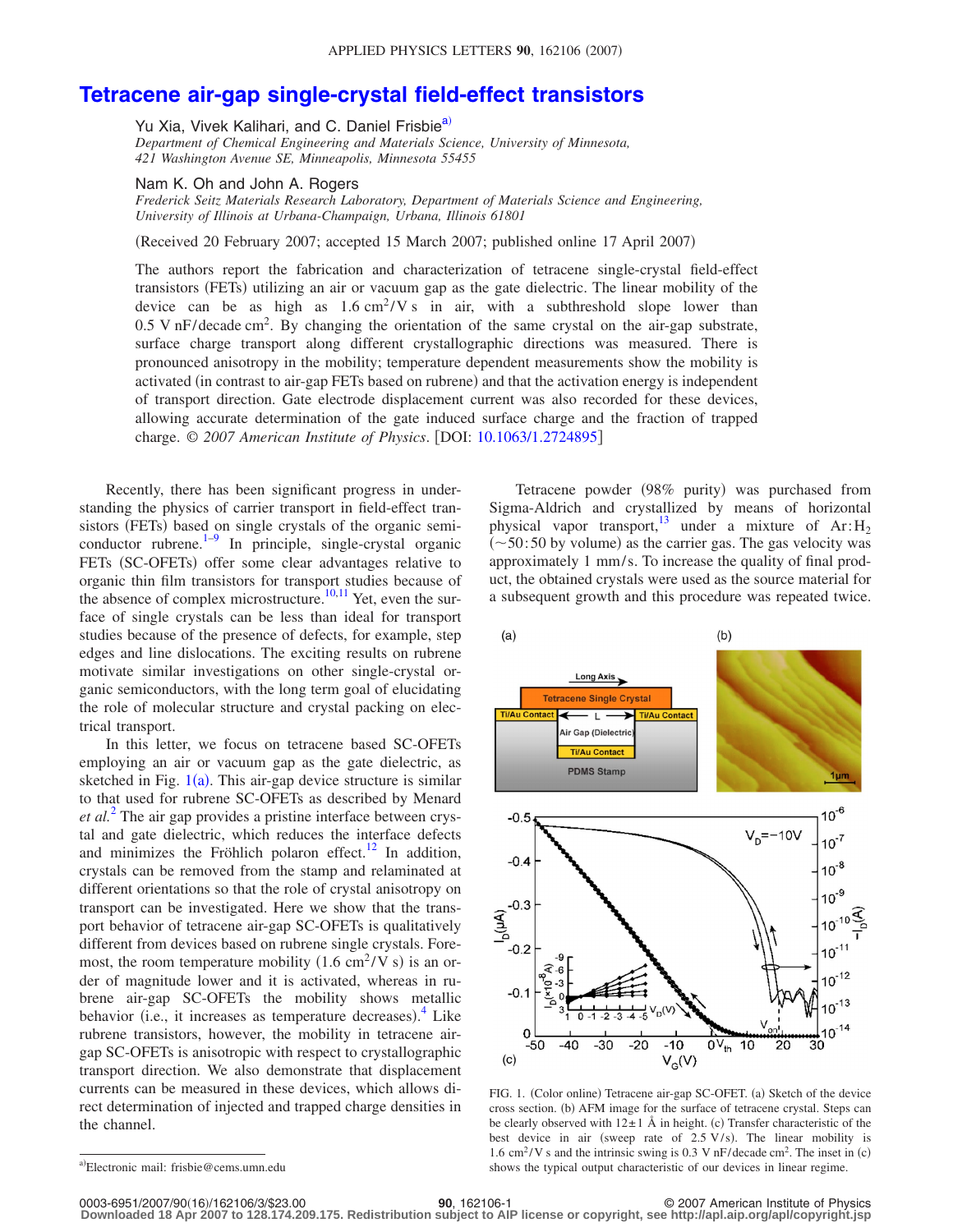The carrier gas was also purified by passing it over finely divided nickel (Aeronex model No. SS-400KGC-H-4S). Each growth process takes about a week and yields platelike crystals up to 100  $\mu$ m in thickness. For the device studied in this letter, we always chose narrow plate-shaped tetracene crystals, approximately  $5-10$  mm in length and  $0.4-1$  mm in width. The crystals were characterized by atomic force microscopy (AFM, Veeco Metrology Nanoscope IIIa) and x-ray diffraction (Bruker-AXS microdiffractometer).

Field-effect transistors were fabricated by placing the long axis of a single crystal along the transistor channel as sketched in Fig.  $1(a)$  $1(a)$ . A poly(dimethylsiloxane) (PDMS) stamp with a thin layer of Ti/Au  $(20/170 \text{ Å})$  coated on top was used as the substrate. The air gap served as the gate dielectric layer, and the metal-coated features functioned as source, drain, and gate electrodes, respectively. The channel length  $L$  varied from 100 to 200  $\mu$ m, the dielectric thickness  $t$  was 4.9  $\mu$ m measured by profilometry, and the width of source/drain electrodes was  $1000 \mu m$ . However, in many cases, the real transistor channel width *W* was determined by the width of the crystal itself. Electrical characterization of the devices was performed using a standard probe station with Keithley 237 and 6517A electrometers.

Figure  $1(c)$  $1(c)$  shows the output characteristic of the best device in air. The linear mobility is  $1.6 \text{ cm}^2/\text{V}$  s, three times higher than the highest value reported on  $SiO<sub>2</sub>$  gate dielectric.<sup>14</sup> The device has a current on/off ratio  $I_{on}/I_{off}$  of  $10^7$ , has a subthreshold slope of 0.3 V nF/decade cm<sup>2</sup>, and shows relatively small hysteresis considering the 1 min long sweep cycle. Under vacuum  $(<10^{-6}$  Torr), the transistor showed negligible change in performance compared to that in air. The aspect ratio  $(W/L)$  of this device was about 3.3. This aspect ratio is limited by the width of this crystal, which eliminates the possibility of fringe current. The inset in Fig.  $1(c)$  $1(c)$  shows the typical output characteristics. A linear (Ohmic) current voltage relationship can be observed when the bias along the channel  $V_{SD}$  is low, indicating relatively small resistance associated with the source/drain contacts. More than 15 devices were measured using tetracene single crystals from three different crystal growth batches. All FETs were fabricated with the long axis of the crystal aligned along the channel. In general, the linear mobility was within the range of  $0.4-1.6$  cm<sup>2</sup>/V s, with subthreshold slope less than  $0.5 \text{ V} \text{ nF}/\text{decade cm}^2$ . We noticed that the mobility tended to be smaller for thicker crystals. However, only thick crystals  $(50-100 \ \mu m)$  in thickness) proved to be rigid enough to survive several relaminations during anisotropy studies.

Imaging by AFM revealed widely distributed steps on the surface of tetracene crystals. A typical topography image is shown in Fig. [1](#page-0-1)(b). The step heights  $(12\pm 1 \text{ Å})$  are approximately one molecular layer thick  $(c^* = 12.3 \text{ Å}$  for tetracene lattice). The average step density was found to be 1.4 step/ $\mu$ m, with certain regions where stacking of eight to ten steps occur [see the center part of Fig.  $1(b)$  $1(b)$  for example]. Similar steps have been reported on rubrene single crystals, $\frac{8}{3}$ but with somewhat smaller step density and more uniform distribution. These defects can act as barriers and traps for surface charge transfer,<sup>15</sup> which will impair FET performance. Further work is needed to quantitatively assess the influence of steps on charge transport.

Figure  $2(b)$  $2(b)$  presents the transfer characteristics of four devices, fabricated by relaminating the same crystal over the PDMS gap along four different directions. The aspect ratio

<span id="page-1-0"></span>

FIG. 2. (Color online) Anisotropic transistor properties. (a) Optical images of the devices with tetracene crystal relaminated at different angles along the channel and the associated crystal orientations for charge transfer. The surface of tetracene single crystal is parallel to the **a**-**b** basal plane of the crystal lattice, and the long axis coincides with the  $[1\overline{1}0]$  orientation. (b) Transfer characteristic along different directions.

(*W/L*) is 10 for every device. The operation parameters and calculated quantities are tabulated in Table [I.](#page-1-1) Threshold voltage  $V_{th}$  and turn on voltage  $V_{on}$  are defined in Fig. [1](#page-0-1)(c). The crystallographic orientation was obtained by comparing the angle between all the native boundaries on the crystal surface, and was confirmed with microdiffraction. The surface of each crystal corresponded to the **a**-**b** basal plane of the crystal lattice (this was also proved by AFM from the step height value); the long axis of the crystal corresponded to the  $11\overline{10}$  direction. In Fig.  $2(a)$  $2(a)$ , we relate the crystal laminating directions with real orientations. Overall, we found that the field-effect mobility was strongly correlated with crystal orientation, with the highest mobility direction along [110]. This observation fits well with theoretical predictions,<sup>1</sup> which indicate that the transfer integrals along the tetracene unit cell diagonal are the largest.

We then measured the device performance for the same crystal along two orientations in the temperature range of 200– 310 K. For each direction, repeatable output characteristics were observed during the temperature ramp. The linear mobility at each temperature set point was calculated and plotted in Fig.  $3(a)$  $3(a)$ . On cooling, the mobility decreased significantly with temperature, demonstrating clear Arrhenius behavior below 275 K. The mobility began to saturate above 300 K. We also studied similar devices with a four-probe configuration<sup>17</sup> to make sure that the activation behavior did not arise from contact effects. As shown in Fig.  $3(a)$  $3(a)$ , the anisotropic behavior in mobility was also obtained for all temperatures. Furthermore, the temperature variance was identical. The activation energy  $E_a$  of charge transfer can be calculated from  $\mu \approx \mu_0 \exp(-E_a/kT)$ ,<sup>[15](#page-2-10)</sup> and it depends on gate voltage as demonstrated in the inset in Fig.  $3(a)$  $3(a)$ . The gate voltage was corrected by the turn on voltage  $V_{on}$  for each direction to normalize the charge density. Interestingly, the activation energies along two directions decrease with increasing gate voltage and merge into the same trend line,

<span id="page-1-1"></span>TABLE I. Parameters of tetracene SC-OFET at different transport angles.

| Angle<br>$(\text{deg})$ | $\mu_{\text{max}}$<br>$\text{(cm}^2/\text{V s})$ | $V_{\text{th}}$<br>(V) | $V_{\rm on}$<br>(V) | S,<br>(V nF/decade cm <sup>2</sup> ) |
|-------------------------|--------------------------------------------------|------------------------|---------------------|--------------------------------------|
| 0                       | 0.4                                              |                        | 14                  | 0.5                                  |
| 45                      | 0.07                                             | 2                      | 6                   | 0.5                                  |
| 90                      | 0.1                                              |                        | 12                  | 0.4                                  |
| 135                     | 0.1                                              | 3                      | O                   | 0.6                                  |

**Downloaded 18 Apr 2007 to 128.174.209.175. Redistribution subject to AIP license or copyright, see http://apl.aip.org/apl/copyright.jsp**